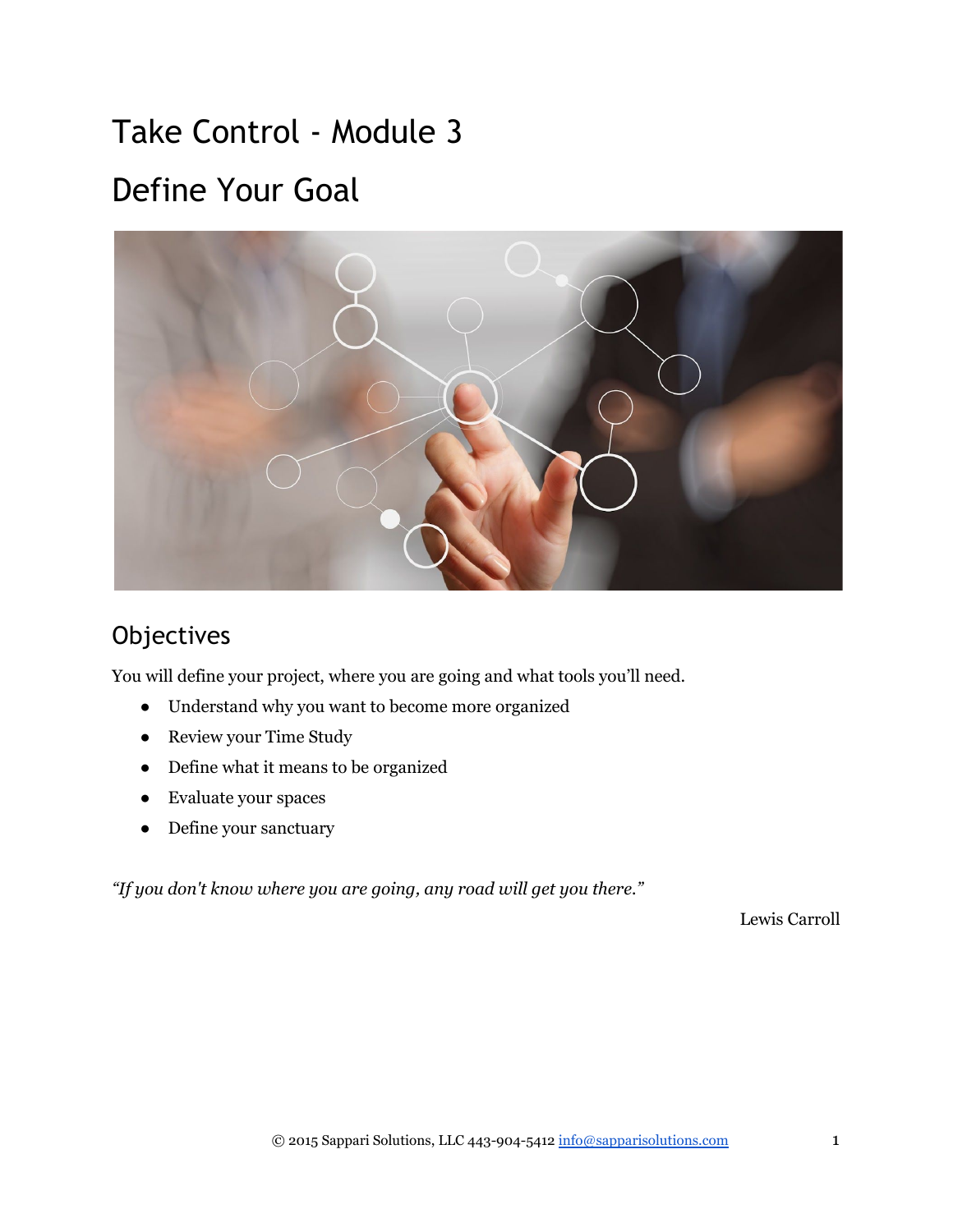# Instruction

### **The Source of Your Desire to Change**

In this next section you will examine the source of your desire to make a change as well as understand what it means to be organized. As we progress, you will begin to understand the complexity of the challenges you are facing and the tools you have to face those challenges.

#### **Questionnaire 2**

Based on the responses to the Initial Questionnaire you completed in module 1, name 1-3 items you would like to work on first:

1.

2.

3.

Is there anything you would like to add to the list?

What could you work on right now that would make the biggest difference in your life?

What obstacles have you encountered so far to reaching the goals mentioned above?

Was there a time when you felt organized? When you were comfortable in your space?

What changed?

If you were your own coach, what coaching would you give yourself right now?

What is your current attitude?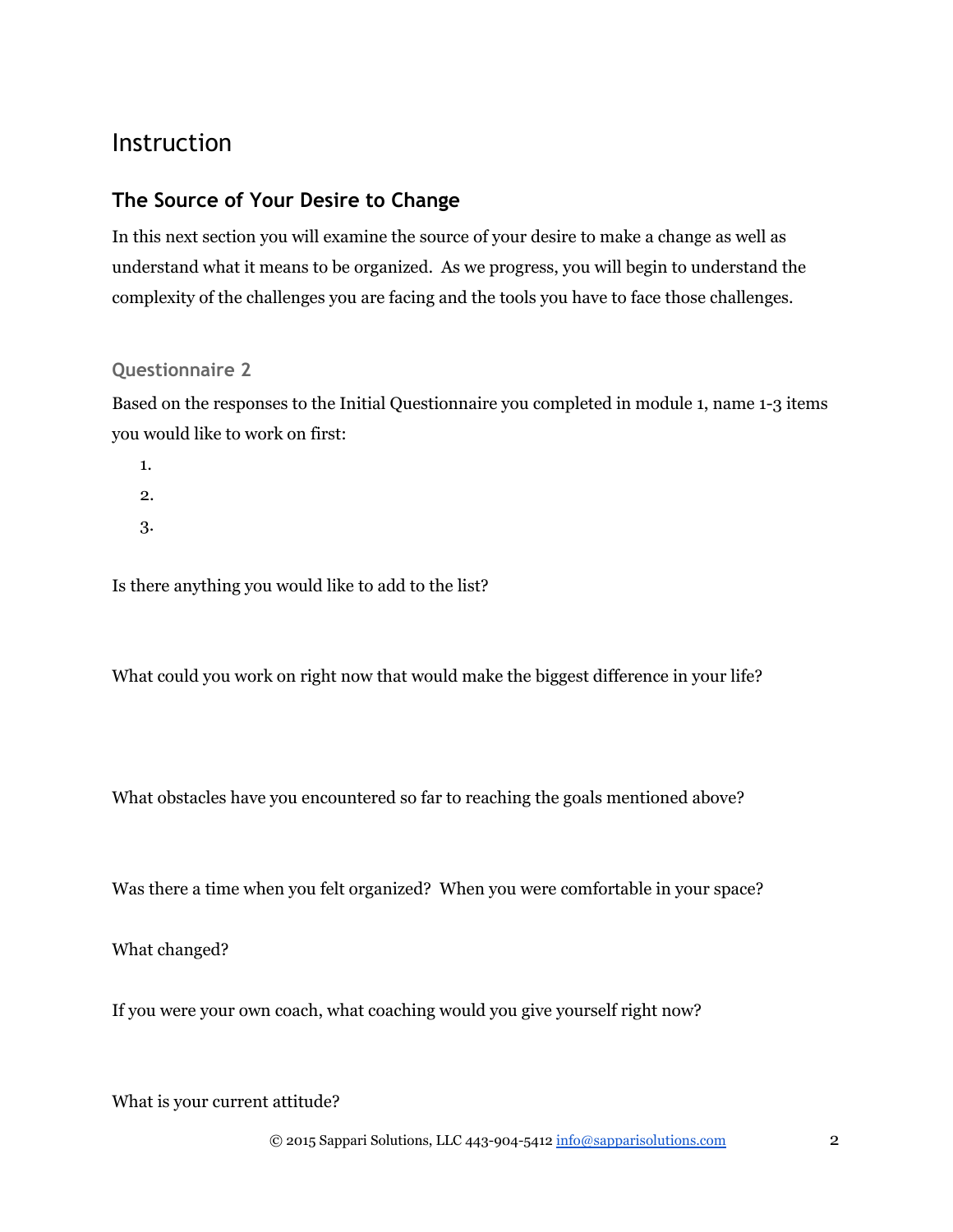Is there a way that you often sabotage your success?

What should you say to yourself to immediately stop this from happening?

What are three of your greatest strengths? (list more if you would like!)

- 1.
- 
- 2.
- 3.

Within the area of your goals, what is one thing that you did well this week?

Please finish this statement "When I complete this project I will be able to..."

How do you reward yourself for a job well done? Your family?

### **Why do you want to get organized?**

Why do you want to get organized?

What benefits will you see when you are organized?

What is your timeline for these project?

What are your values and priorities?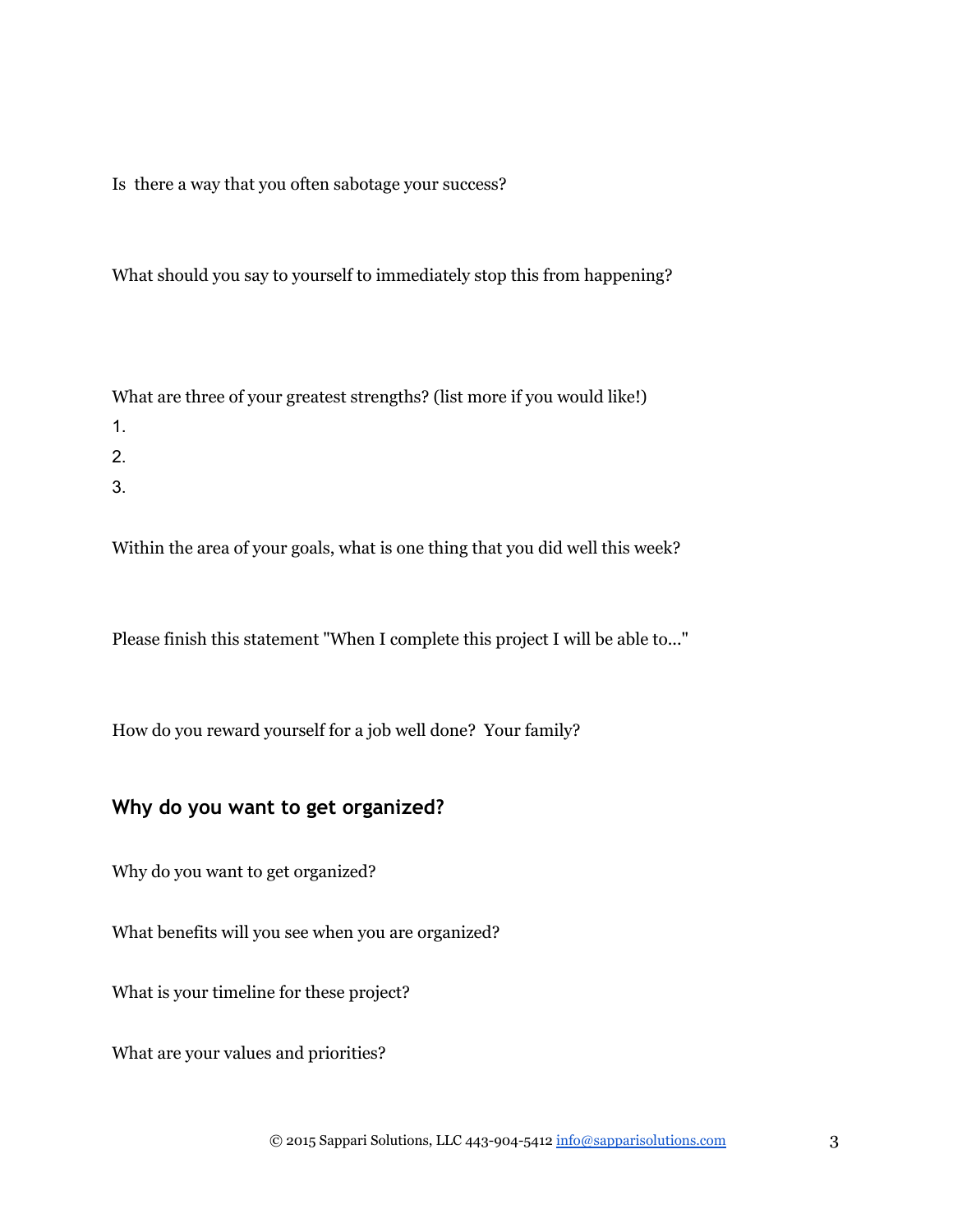At this point, you may be thinking that we have asked a lot of questions and have not yet actually started any organizing. You may be wondering what all of these questions mean? There may have been times in the past when you felt the need to get organized and rushed out to the store and purchased plastic tubs or baskets. You then drove home inspired to get organized and take control. You took those bins into the appropriate rooms and got to work. Maybe you finished sorting things into the bins, or maybe you didn't. It is likely that you were tired and frustrated at the end. It is likely that you never got to 'the end', you may not have even known what the end point was!

These questions give you time to think and plan. They focus your mind so that you can select the most reasonable place to start. You can define what 'done' will look like and when you become too tired and frustrated, you can go back to your answers to give yourself the motivation that you need to get moving again.

Very soon we are going to take the first step to getting organized. For now, continue asking and answering questions so that this time when you start you will be successful.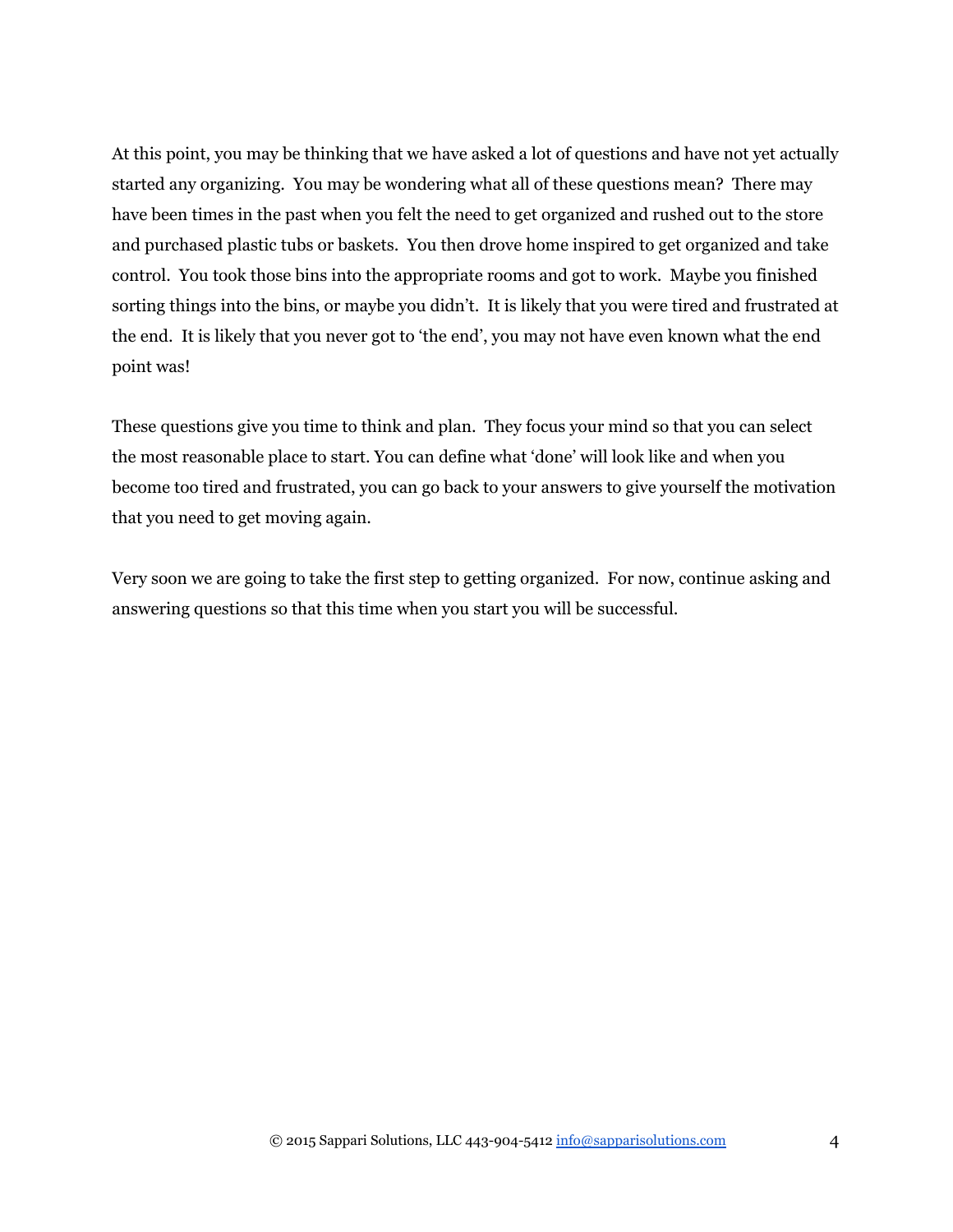### **Review the Time Study**

You have been tracking your time for the last 7 days. Now we are going to ask questions to understand how you're spending your time. It is helpful in this step to lay out your Emergent Task Planner pages and grab four different colored pencils, highlighters or markers. Now, go through the questions below.

- What groups can you lump your time into?
	- $\circ$  This is time when I like to use the colored pencils and highlighters. Pick 4 colors and match them to 4 categories such as work, personal, driving, family - What will your categories be?
- What are you spending the most time on?
	- Look for the big chunks of time.
- What surprised you?
	- Are you being interrupted a lot?
	- Are you reaching the goals you set for each day or is your time being commandeered?
	- Is something taking more or less time than you expected?
- Where are your time wasters or drains?
	- Before you even start this experiment, think about where you think your time is being sucked away then at the end, check in. What time wasters can you think of now?

# **What does it mean to 'Be Organized'?**

"If you don't know where you are going, any road will get you there." Lewis Carroll.

"Organized" and "Organization" are very broad terms. Without definition your goal to 'Be More Organized,' will be difficult to reach. In the space below, write down what organization means to you.

#### Your definition: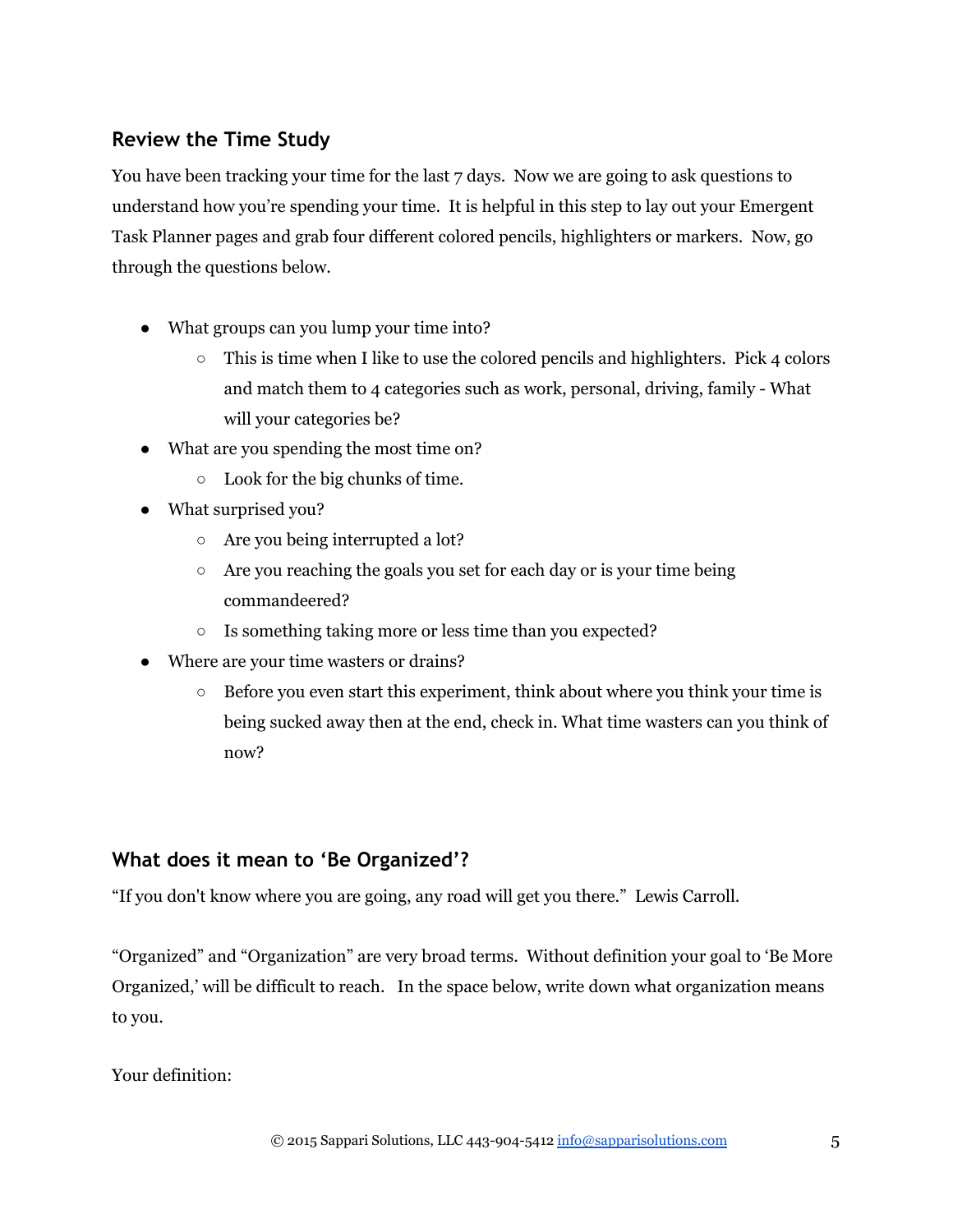Oxford American Dictionary says…

- Arrange in a structured whole, order
- Coordinate the activities of a person or group of people efficiently

Whatever your definition of organization may be, keep in mind: organizing is action!

# **Organizing is ACTION!**

I often hear from clients that they have set a goal to "get organized." But what does it mean? Now that you have defined, "organized" for yourself, let's look at definitions that others have shared.

When I speak to individuals and groups about getting organized, these are the words I often hear:

- Everything in it's place.
- I can find what I need when I need it.
- Peace
- My home is company ready.
- Relaxed
- Room to breathe, live, play...
- I have just what I need at my fingertips

If you would like to modify your definition of organization or add to it, go ahead.

How will you feel when you "get organized"? Write this feeling down: For Example: "I will feel relaxed. Cleaning will be easier. I will feel good about the things I own (they will not possess me!)"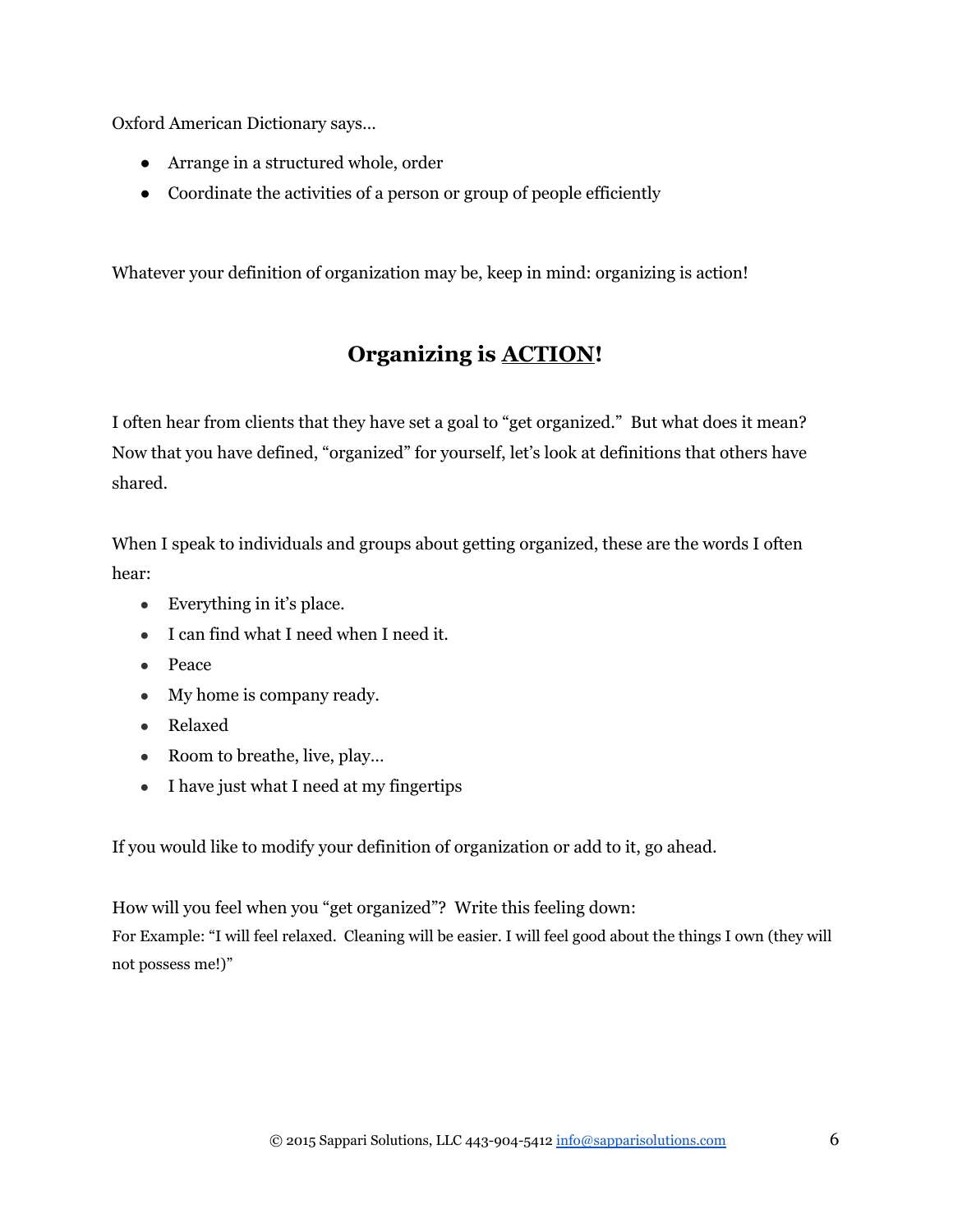# **Evaluate Your Spaces**

On the page 8 you will find a form that we use to help our clients evaluate and define the approach to a space that we are going to work on.

In the spaces provided write:

- The name of the room
- Activities that the room is used for (everything that goes on in that room or IS in that room, not just what the room is intended to be used for.)
- Your intended purpose, which may not be what the room was built for, but what best suits the situation (for example, a formal dining room may be repurposed as a playroom while the children are little and need close supervision).
- Notes about the goal for the space, ideas for renovation, needs vs. wants...etc
- Check off the issues...Make sure that you check all that apply.
- Choose the main challenges in that space that you want to solve. If you have ideas about solutions, you may write them here. Otherwise, these can be discussed with your coach at your next meeting.

Review the example on the next page for further guidance.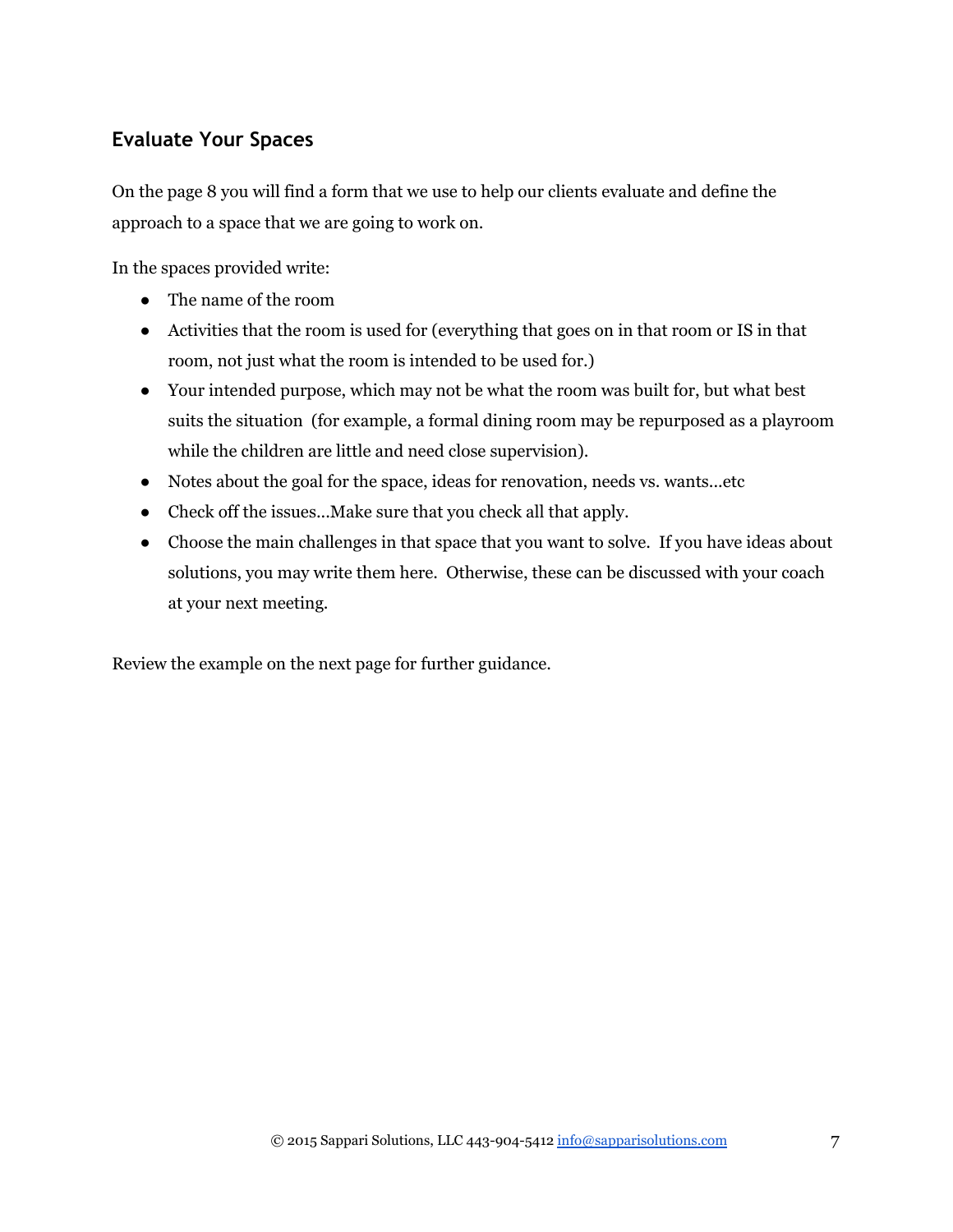#### **EXAMPLE**

**Room:** Dining Room

**Activities:** Meals, homework, crafts, meetings, work projects, baking, laundry folding, supply storage, home office,

**My purpose:** Family time, meals, short craft projects

**Notes:** This room is multipurpose. Would like to put a desk in the basement for the bills and paperwork. Craft supplies are stored here...ugh. New paint and lighting would provide a motivational facelift!

**Issues:** (check all that apply)

- \_\_x\_ Too much stuff
- \_x\_ Items that don't belong stored in this room
- \_\_\_\_ Trash
- \_\_x\_ Paper
- **Items need to be unpacked from move/storage**
- \_\_\_\_\_ Not enough storage
- The room's purpose has changed from \_\_\_\_\_\_\_\_\_\_\_\_\_\_ to \_\_\_\_ Other:

**Challenge:** Table is frequently covered with papers or craft items which have nowhere to go when we need to eat here.

**Solutions:** Create a "craft bar" with storage for projects in progress. Removable bins to make clean-up quick. Create a home office corner in another part of the house for paperwork and homework.

**Challenge:** Room is a "dumping ground" for things that have no home.

**Solutions:** Create an area in a central part of the house for "Sorting" items that need to find a "home". Make sure that those items are relocated by dinner time each night. Bins, baskets, etc. If items have no home, evaluate whether they are necessary.

**Challenge:** Kids are eating and drinking over papers/homework/items that may be damaged.

**Solutions:** New habits - train kids to look before they sit. If an item is in the place that they are planning to eat or drink, they need to put it AWAY before they start.

#### *Additional thoughts:*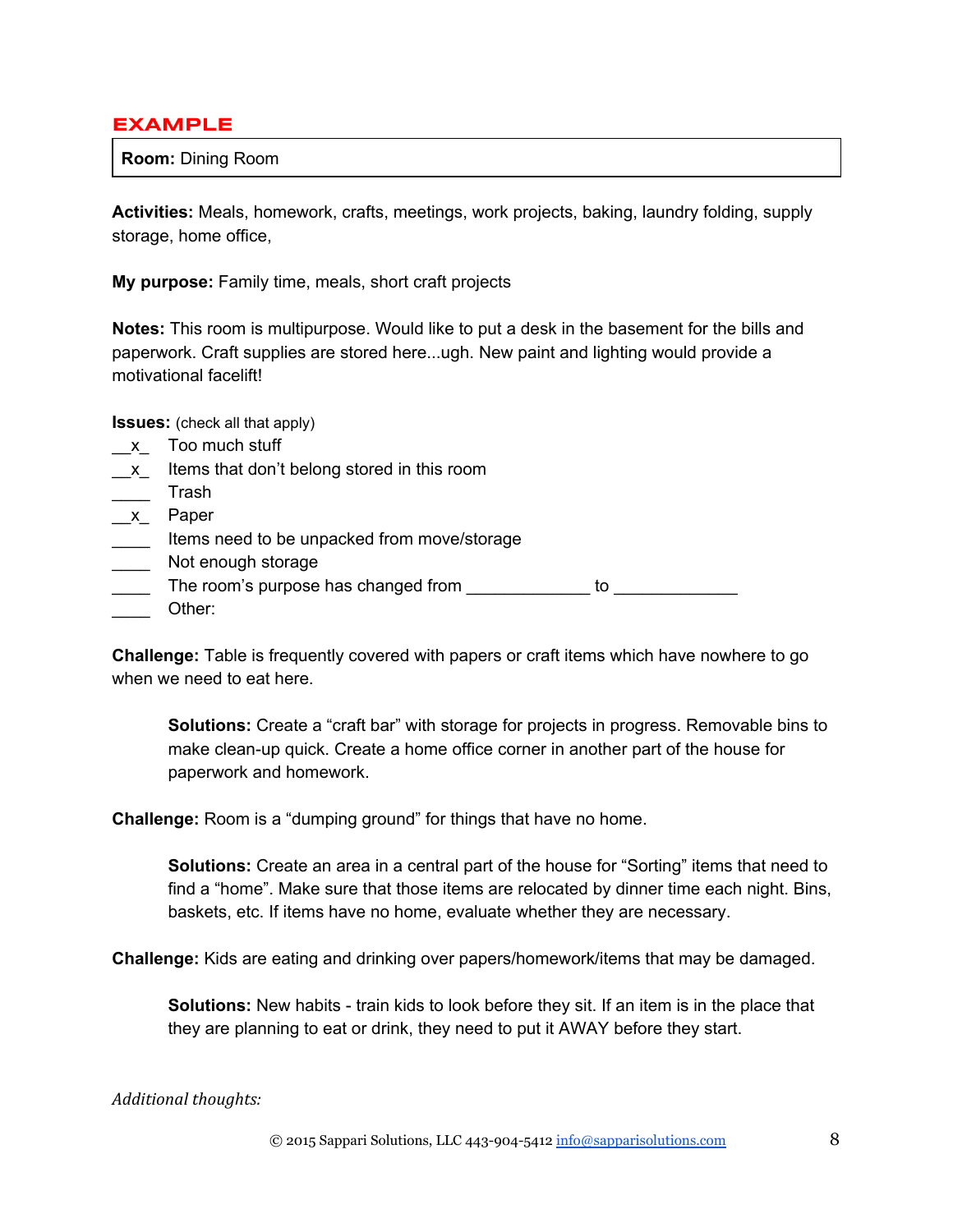#### **Room:**

#### **Activities:**

#### **My Intended Purpose:**

#### **Notes:**

 **Issues:** (check all that apply)

- ❏ Too much stuff
- ❏ Items that do not belong are stored in this room
- ❏ Trash
- ❏ Paper
- ❏ Items need to be unpacked from move/storage
- ❏ Room's purpose has changed from \_\_\_\_\_\_\_ to \_\_\_\_\_\_\_\_
- ❏ Not enough storage
- ❏ Other:

# **Challenges and Solutions:**

## **Challenge:**

**Solutions:**

#### **Challenge:**

**Solutions:**

#### **Challenge:**

**Solutions:**

*Additional thoughts:*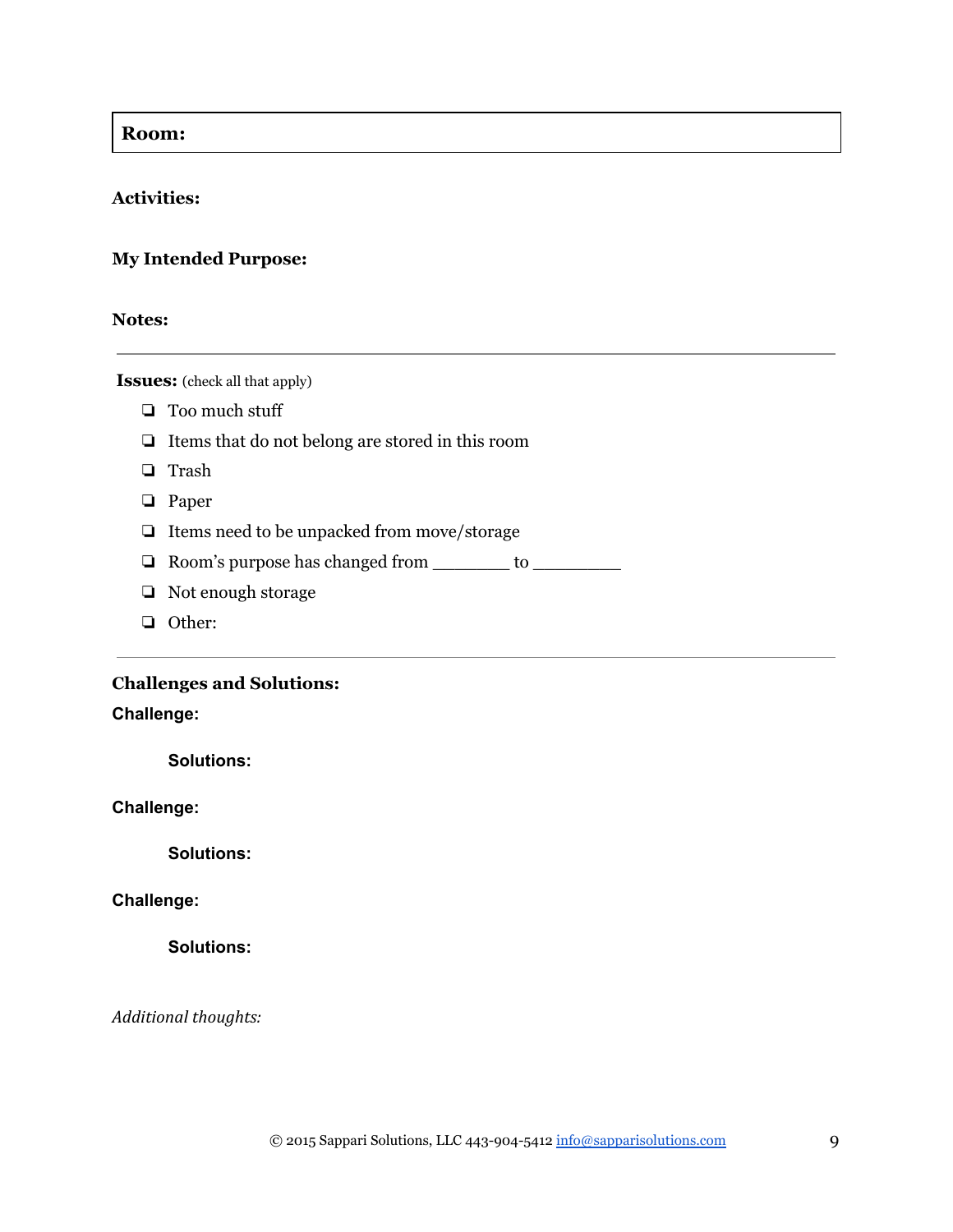### **Define Your Sanctuary**

Originally Published in WomanScope News Magazine by Nettie Owens

In this world of constant stressors: work, family, finances and, health, school, time; where do you go to find refuge? Have you considered this place? For rest and rejuvenation, your bedroom is the place to start. You already spend around eight hours in a day or a third of every year in this place. It should be peaceful and free of the forces that clamor for your attention.

As an organizer, when I begin work with a client, I start by helping to create a sanctuary. There should be a place you can retreat to, especially when the world seems to be spinning at an ever-increasing rate around you. As difficult as it may seem to focus on this space first, doing so will allow you to be more successful in all areas of your life. As a home organizing and decluttering expert, the "The Fly Lady", Marla Cilley , gives this description of your bedroom, "This is the room that is the heart of your family and your marriage. It should give you joy when you walk in there and fill your heart with peace." [1] She goes on to say that focusing on this room can be the launching pad for all other home maintenance efforts, gives you more energy, and allows you to heal faster from illness.

Go to your bedroom now. For the first time in your life, this directive should not be a punishment! Sit on your bed. Reflect on how you feel. What could you change in this room to make it a place of refuge? Grab a piece of paper and write down how you would like your bedroom to feel and at least five actions you could take to improve the peacefulness of your bedroom. Here are a few suggestions to get you started: donate the books that you will not get to reading in the next year, fold and put away your laundry daily or move this activity to another room, remove the trash and recyclables, wash or change the drapes, and add a chair near the window with a container for your favorite magazines.

This list is a starting point. These things don't all need to be accomplished today. Set the timer on your phone for 15 minutes and set to work on one of the tasks on your list. Make it a priority to work for 15 minutes every day on this room until it is complete.